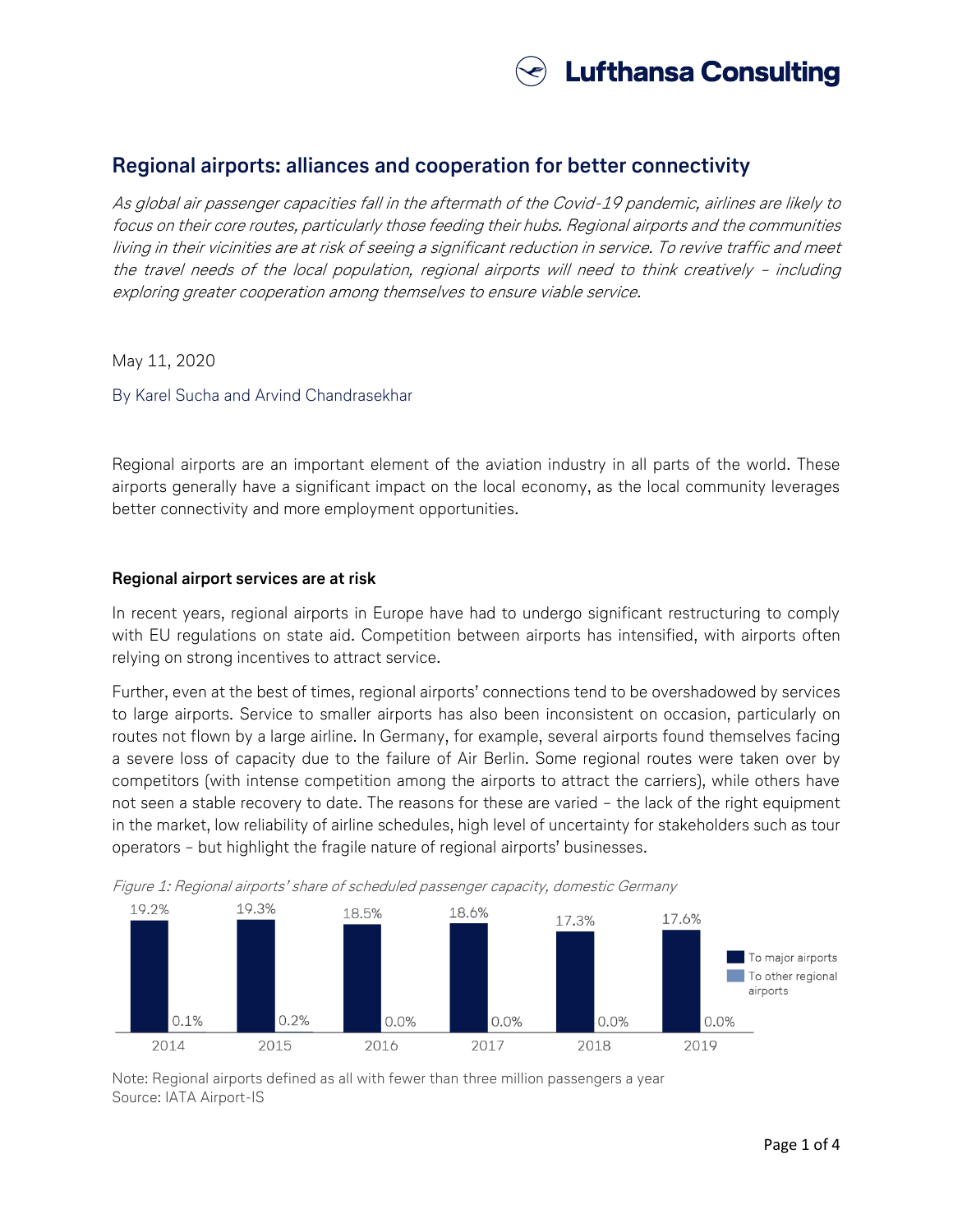These challenges are not unique to the European continent; they occur in varying levels of severity in most aviation markets around the world.

The concern for regional airports has been accentuated since the onset of the Covid-19 pandemic since airlines have dramatically cut capacity. As capacity gradually returns to the market over the course of 2020 and 2021, it is expected that

- There will likely be less capacity in the market due to airline bankruptcies, consolidation and resizing. For example, in Europe, both the Lufthansa Group and Air France-KLM have stated that they will shrink compared to the capacity of 2019. Flybe has exited the market in the UK, and Virgin Atlantic is at risk as of the end of April 2020
- Domestic and regional traffic (in Europe, intra-Schengen) will recover earlier than long haul traffic due to a phased lifting of travel restrictions
- Larger travel destinations and hubs will be served before smaller communities as these are the primary drivers of economic activity in each region, and offer volumes for the traditional hub and spoke airlines

In this context, the challenge for regional airports lies in securing air traffic and connectivity. Given the challenging conditions and financial pressures on the airlines normally operating in the market, regional airports should explore innovative and collaborative approaches.

## **Airports must unite for the greater good**

There is a strong case to be made for regional airports coming together to jointly develop an action plan, avoiding internecine battles to attract service.

This begins with a thorough understanding of the overall (country-wide) market and underlying demand in regional centers. In particular, overlapping catchment areas must be estimated, acknowledged and understood in the interest of preempting challenges.

Figure 2: Establishing a joint approach to air service development

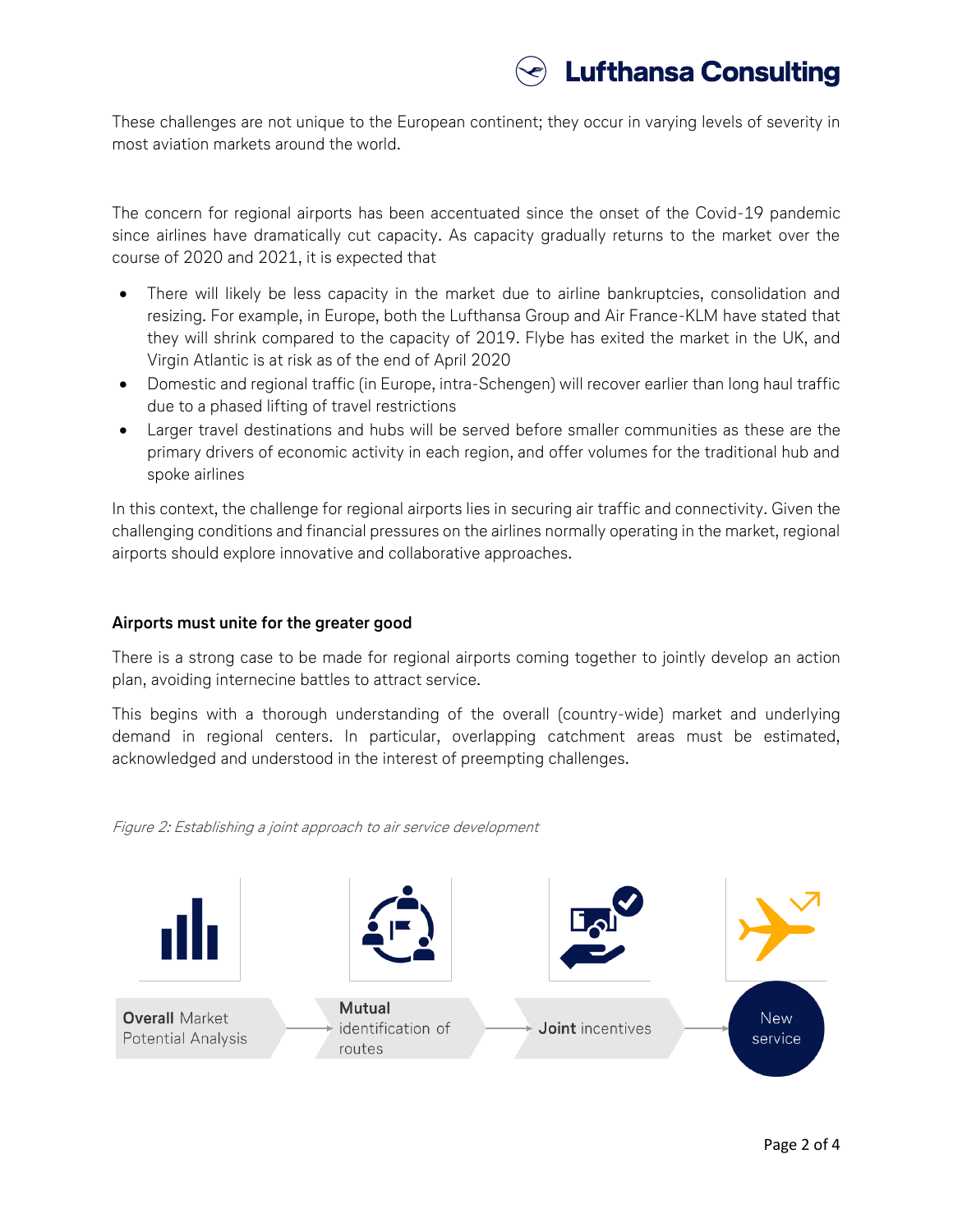

Armed with this view of market demand, airports must next align on the most important routes in a market for which service must be established. These could vary in characteristic – domestic routes or regional/international ones, leisure or business driven, seasonal or year-long.

Airports can then collaborate, under the aegis of national authorities and regulators, to offer appropriate incentive packages to airlines to encourage service across the portfolio of routes identified.

To begin with, regional airports can **approach existing carriers** to fly a network of routes, supported by appropriate incentives. Alternatively, the airports or regional authorities could **establish a new regional carrier** provided the business case is feasible and the economic benefit to the community outweighs potential losses. This option may sound ambitious, but is worth considering; a thorough situation analysis and business case is essential prior to any action being taken.

## **Making the economics work is key**

Underlying demand has a direct impact on airlines' route financial performance. In cases of strong demand, airports have compelling arguments for airlines to launch or relaunch services. However, as the demand is expected to be weaker and airlines are the party carrying the risk, some sort of support needs to be considered.

**Incentive and public support schemes** in the form of discounts and payments to airlines are the traditional tools to share risk between airports, the government, airlines and sometimes local businesses. Airlines being approached by several parties allows for "double dipping" of incentives, and does not leverage the joint negotiating power and attractiveness of a larger route bundle proposition. An airport alliance with a coordinated approach to the market would have greater power. A well-defined scheme would facilitate traffic growth through new routes, frequencies and up gauging of aircraft capacity.

In funding such an approach, however, airports and governments should ensure they are investing only in growth and stimulation, and avoid becoming the financer of the status quo. This requires careful design of the scheme to share risk, support the carriers and manage the cost of the incentives. A thorough cost-benefit analysis is a prerequisite of an effective airline support scheme.

A **new regional airline**, while possibly more complicated to launch and operate, offers a more stable alternative across the larger group of regional routes. Here, too, a clear understanding of the market potential and underlying business case is essential to drive investment decisions, particularly the fleet.

The economics of regional airlines can be challenging, especially at low scale and in spite of the benefits of low competition and operations tailored to the communities' needs. The airport alliance, in cooperation with local governments, should ensure that the ownership and financing model for the airline is rational, and keeping in mind the greater good of benefits for the region(s). Given the strong peripheral economic impact of improved air service, the approach to financing needs to be holistic, considering net system-wide benefits while assessing the appropriate level of support or compensation for the airline's losses.